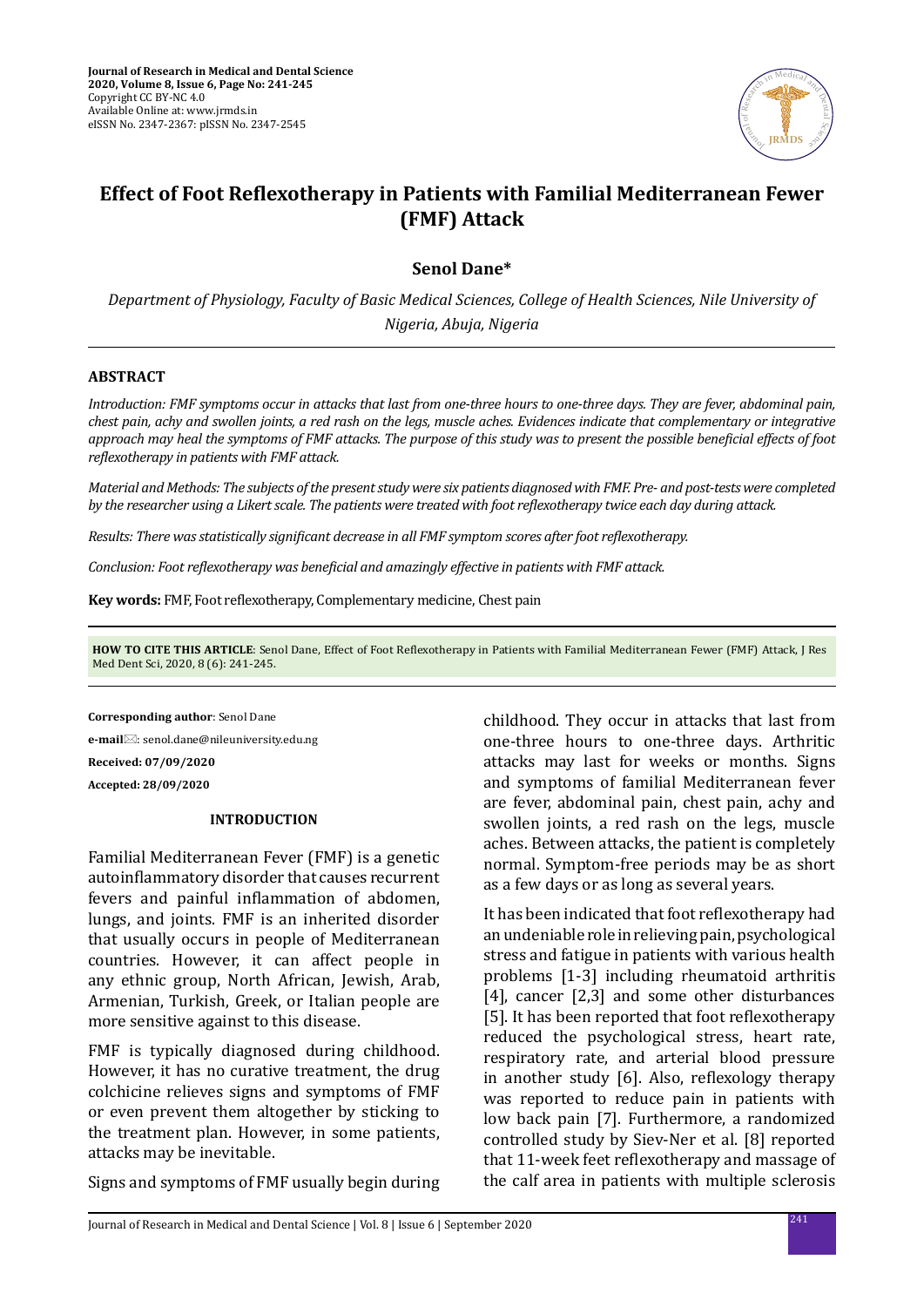led to improvement in intensity of paresthesias, urinary symptoms, and muscle strength. In a recent study, foot reflexotherapy was reported to have an important role in increase some EEG waves (beta and gamma) related to memory and attention functions of the brain [9]. Also, in a recent study, foot reflexotherapy was suggested to improve inattention, hyperactivity findings in a child with ADHD and, they reported that his enuresis nocturna disappeared completely after foot reflexotherapy of 8 weeks [10]. The action mechanisms of complementary methods including foot reflexotherapy are not exactly known now. But, many scientific studies claim that traditional complementary therapies such as foot reflexotherapy, wet cupping therapy and footbath therapy work for homeostasis, and regulate equilibrium state between sympathetic and parasympathetic autonomic nervous systems and in general increase the parasympathetic tone, while decreasing sympathetic tone [11-16]. The aim of this study was to investigate the possible role of the traditional foot reflexotherapy in relieving of the symptoms in patients with acute FMF attack.

# **MATERIAL AND METHODS**

# **Ethics**

The experimental protocol was in accordance with international ethical standards and no inconformity was found in relation to the Helsinki Declaration (1975, revised in 1996-2013) [17].

# **Participants**

Six (6) patients with FMF diagnosed clinically and laboratory were involved in the study. The mean age of the patients was 28.13 years (SD=3.47). The patients with FMF were recruited through advertisements on notice board of a university hospital (Nizamiye Hospital) in Abuja, Nigeria. After a telephone interview, potential participants were invited to the Nile University of Nigeria, College of Health Sciences. The aims and objectives of the study were explicitly explained to the parents of babies before commencement of the study. All patients voluntarily gave a written informed consent to participate in the study.

# **Data collection**

The subjective data were collected using a Likert scale. The Likert scale is a simple method used for the assessment of variations in the subjective intensity of symptoms of acute attacks in patients with FMF. A score of zero represents no pain and other symptoms, while a score of "3" represents "extreme".

#### **Foot reflexotherapy**

Foot reflexotherapy was performed according to the recommendation of Hanne Marquardt, a pioneer of this complementary therapy technique [18]. Briefly, using the thumbs and fingers of the working hand, appropriate pressure was applied to specific areas of both feet of each patient. These are as correspond to the projection zones of the brain on the foot and represent classic foot reflexotherapy zones chosen in all reflexotherapies. Reflexotherapy was applied to both feet one time each day (for duration of 20 minutes per session) during acute FMF attack in all patients. Foot reflexotherapy was applied to all patients by one of the authors (SD) who is a senior medical doctor and has many studies on reflexotherapy and other complementary medicine techniques. Further details on the technique have been described [18].

#### **Statistical analysis**

Data were analyzed using the Statistical Package for the Social Sciences (SPSS) version 16.0 for Windows. All data had the normal distribution. The paired sample t-test was used for analysis. A p value of  $\leq$  0.05 was considered statistically significant.

#### **RESULTS**

All patients included in this study had only acute FMF attacks. They continued their routine drug treatments with colchicine. There was statistically significant decrease in all FMF attack symptom scores after foot reflexotherapy except red rash on the legs (Table 1). Fever (t=5.966, p=0.002), chest pain (t=7.906, p=0.001), achyswollen joints (t=3.873, p=0.012), muscle aches (t=4.392, p=0.007) were significantly decreased after foot reflexotherapy (Table 1).

#### **DISCUSSION**

The results of this study have shown that foot reflexotherapy is beneficial and amazingly effective in the complementary relieving of acute FMF attack symptoms. This complementary therapy significantly decreased almost all scores of the acute FMF attack symptom scores. Thus,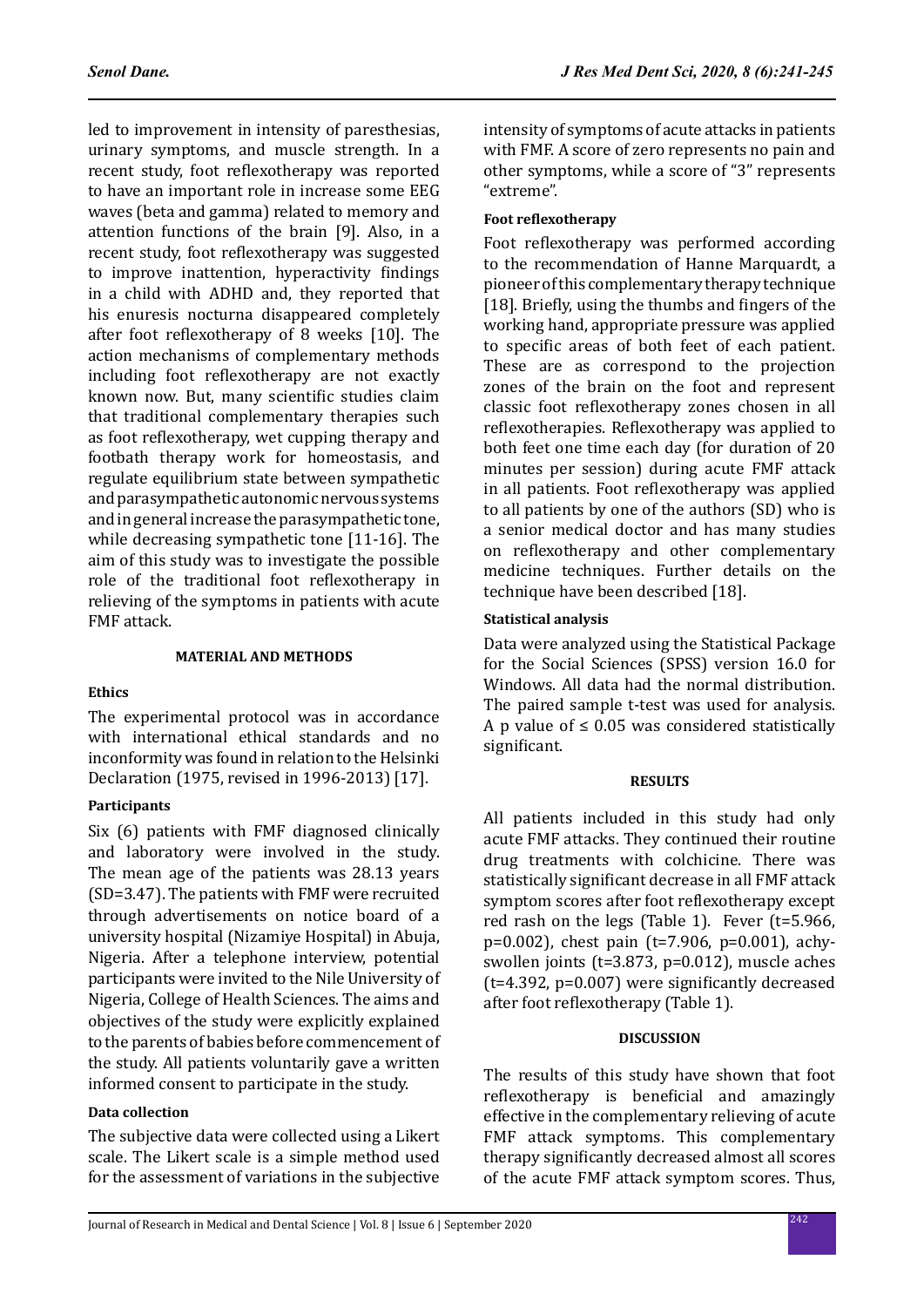|        | Fever | Abdominal pain | Chest pain | Achy-swollen joints | Red rash on the legs | Muscle aches |
|--------|-------|----------------|------------|---------------------|----------------------|--------------|
| Case 1 | 3/1   | 2/1            | 3/1        | 1/1                 | 2/2                  | 3/2          |
| Case 2 | 2/0   | 3/0            | 2/0        | 2/1                 | 1/1                  | 3/1          |
| Case 3 | 3/0   | 3/1            | 3/1        | 3/2                 | 1/0                  | 3/0          |
| Case 4 | 2/1   | 1/0            | 2/0        | 2/1                 | 1/1                  | 2/1          |
| Case 5 | 3/1   | 3/2            | 2/1        | 2/2                 | 1/1                  | 2/1          |
| Case 6 | 2/1   | 2/1            | 2/1        | 2/0                 | 2/1                  | 3/2          |
|        | 5.966 | 3.953          | 7.906      | 3.873               | 1.581                | 4.392        |
| D      | 0.002 | 0.011          | 0.001      | 0.012               | 0.175                | 0.007        |
|        |       |                |            |                     |                      |              |

**Table 1: FMF attack symptom scores before / after foot reflexotherapy using a Likert scale for assessment.**

foot reflexotherapy can be used for alleviating acute FMF attack symptoms.

Several reports have showed the therapeutic effectiveness of reflexotherapy [19–22]. This traditional and complementary therapy uses application of deep massage by a trained therapist to specific areas, representing various organs on the ears, hands, and feet [23]. These areas in reflexotherapy are considered as projections of the different organs or tissues of the body. The most widely used region of the body in reflexotherapy is the foot [9]. It has been asserted that reflex arcs related to the different organs and tissues begin from specific small areas on the foot in foot reflexotherapy. Studies have shown that foot reflexotherapy play an important role in reducing the severity of various health problems including gastrointestinal and sleep disorders [1-3,24,25].

Though the mechanisms involved in the effects of foot reflexotherapy on FCIS and associated problems are not fully understood, some authors have suggested a possible role of the neuroimmune system in mediating the positive effects of foot reflexotherapy on the body. Foot reflexotherapy is believed to mediate a balance between sympathetic and parasympathetic divisions of the autonomic nervous system, and also, stimulate the release of neuromediators that act on local and distant sites to regulate physiological processes that maintain a balanced functioning of the body [10,11,26]. Indeed, reflexotherapy has been used to ameliorate the symptoms of numerous disorders in humans, including chronic pain [1], psychological stress [27], attention-deficit/hyperactivity disorder [10]. Thus, foot reflexotherapy is a practically harmless treatment technique that can be used to address the maladies of patients in different health conditions.

Many studies have reported that the most

complementary medicine applications result in the decrease of psychological stress through decreasing sympathetic activity and increasing parasympathetic activity in the body and support the results of the present study. For example, it has been reported that wet cupping therapy restored sympatho-vagal imbalances and decreased psychological stress by decreasing sympathetic activity and increasing parasympathetic activity [12]. In some recent studies, it was reported that foot reflexotherapy [9], footbath therapy [13], and wet cupping therapy increases [28] beta and gamma activities of the brain EEG in young healthy humans. Also, some different complementary approaches were reported to be very useful to decrease pain in some other pain syndromes, for example, foot bathing therapy for surgical pain in women with cesarean section [16], moving dry cupping for upper shoulder and neck pain [29], wet cupping for shoulder pain and neck pain [30], foot reflexotherapy for acute low back pain [26], and combination of Effleurage massage and slow deep breathing technique for menstrual pain [31]. Besides, it has been reported that Usik Wiwitan relaxation exercise, a traditional complementary medicine application, decreased systolic and diastolic blood pressures and increased quality of life scores in elderly people [32] and decreased the anxiety of primipara pregnant women [33]. Also, in a recent study, the back massage had a positive effect on reducing the postprandial blood glucose level in diabetic patients [34].

# **CONCLUSION**

Foot reflexotherapy was beneficial and amazingly effective in patients with FMF attack. Therefore, it can be used safely.

# **REFERENCES**

1. Otter S, Church A, Murray A, et al. The effects of reflexology in reducing the symptoms of fatigue in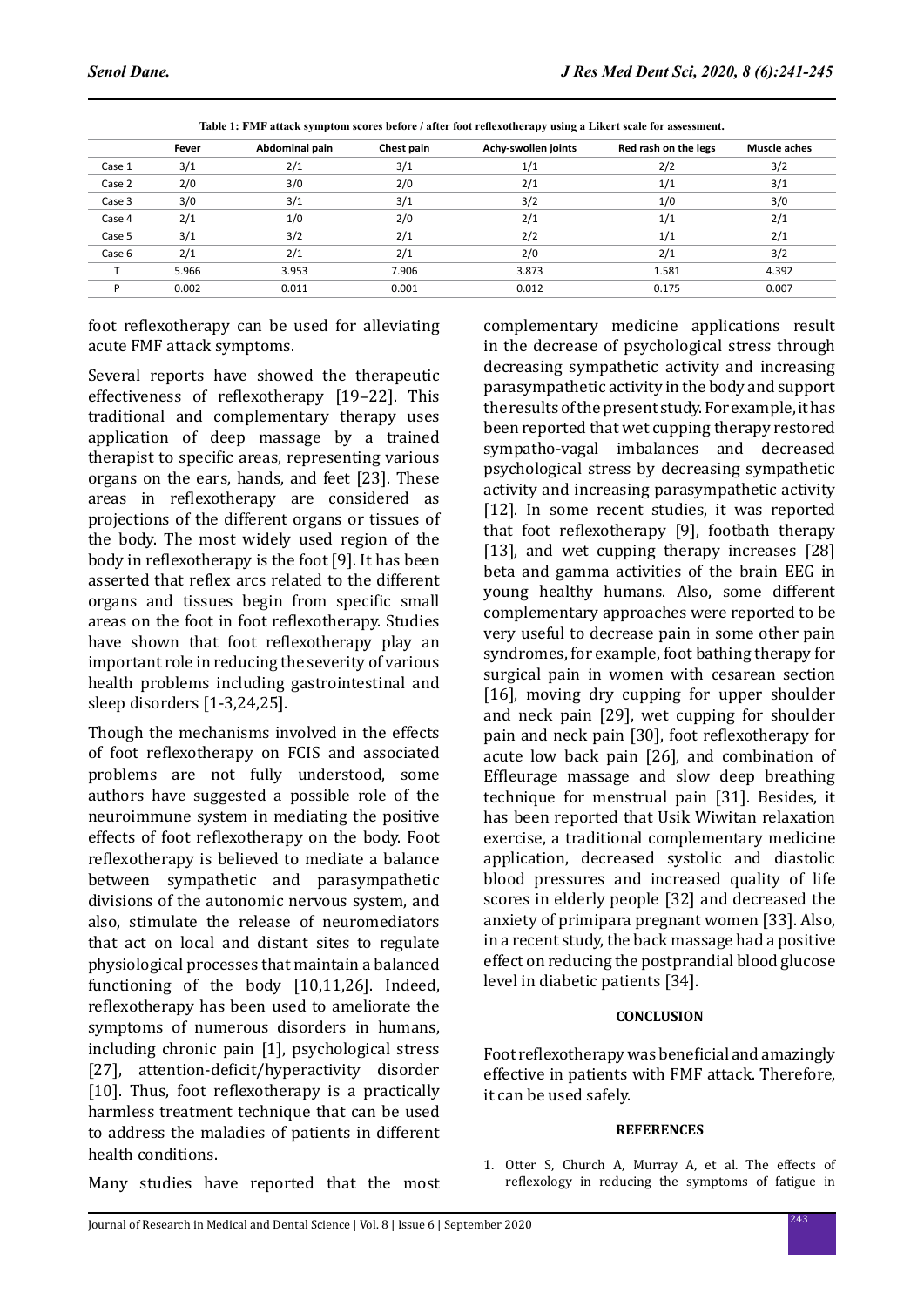people with rheumatoid arthritis: A preliminary study. J Alternative Compl Med 2010; 16:1251-1252.

- 2. Ozdelikara A, Tan M. The effect of reflexology on chemotherapy-induced nausea, vomiting, and fatigue in breast cancer patients. Asia Pac J Oncol Nurs 2017; 4:241-249.
- 3. Stephenson NL, Weinrich SP, Tavakoli AS. The effects of foot reflexology on anxiety and pain in patients with breast and lung cancer. Oncol Nurs Forum 2000; 27:67- 72.
- 4. Bakir E, Baglama SS, Gursoy S. The effects of reflexology on pain and sleep deprivation in patients with rheumatoid arthritis: A randomized controlled trial. Complement Ther Clin Pract 2018; 31:315-319.
- 5. Embong NH, Soh YC, Ming LC, et al. Revisiting reflexology: Concept, evidence, current practice, and practitioner training. J Tradit Complement Med 2015; 5:197-206.
- 6. Hayes JA, Cox C. Immediate effects of a five-minute foot massage on patients in critical care. Complement Ther Nurs Midwifery 2000; 6:9-13.
- 7. Quinn F, Hughes CM, Baxter GD. Reflexology in the management of low back pain: A pilot randomised controlled trial. Complement Ther Med 2008; 16:3-8.
- 8. Siev-Ner I, Gamus D, Lerner-Geva L, et al. Reflexology treatment relieves symptoms of multiple sclerosis: A randomized controlled study. Mult Scler 2003; 9:356-361.
- 9. Unal C, Welcome MO, Salako M, et al. The effect of foot reflexotherapy on the dynamics of cortical oscillatory waves in healthy humans: An EEG study. Compl Ther Med 2018; 38:42-47.
- 10. Dane S, Welcome MO. A case study: Effects of foot reflexotherapy on ADHD symptoms and enuresis nocturia in a child with ADHD and enuresis nocturia. Complement Ther Clin Pract 2018; 33:139-141.
- 11. Isik B, Aydin D, Arslan M, et al. Reflexological therapy induces a state of balance in autonomic nervous system. Clin Invest Med 2015; 38:244–248.
- 12. Arslan M, Yesilcam N, Aydin D, et al. Wet cupping therapy restores sympathovagal imbalances in cardiac rhythm. J Alternative Compl Med 2014; 20:318-321.
- 13. Olanipekun A, Alhassan AK, Musa FH, et al. The effect of foot bath therapy on the dynamics of cortical oscillatory waves in healthy humans: An EEG study. J Res Med Dent Sci 2019; 7:57-61.
- 14. Aydin D, Hartiningsih SS, Izgi MG, et al. Potential beneficial effects of foot bathing on cardiac rhythm. Clin Invest Med 2016; 39:48-51.
- 15. Yamamoto K, Aso Y, Nagata S, et al. Autonomic, neuroimmunological and psychological responses to wrapped warm footbaths-A pilot study. Complement Ther Clin Pract 2008; 14:195-203.
- 16. Cal E, Cakiroglu B, Kurt AN, et al. The potential beneficial effects of hand and foot bathing on vital signs in women with caesarean section. Clin Invest Med 2016; 39:86-88.
- 17. https://www.wma.net/policy/current-policies/
- 18. Marquart H. Reflexotherapy of the Feet.  $2<sup>nd</sup>$  Edn Stuttgart, Germany: Thieme; 2016.
- 19. Carles M, Pulcini A, Macchi P, et al. An evaluation of the brachial plexus block at the humeral canal using a neurostimulator (1417 patients): The efficacy, safety, and predictive criteria of failure. Anesth Analg 2001; 92:194-198.
- 20. Hughes M, Smyth S, Lowe-Strong AS. Reflexology for the treatment of pain in people with multiple sclerosis: A double-blind randomised sham-controlled clinical trial. Mult Scler 2009; 15:1329-1338.
- 21. Gunnarsdottir TJ, Peden-McAlpine C. Effects of reflexology on fibromyalgia symptoms: A multiple case study. Complementary Ther Clin Pract 2010; 16:167- 172.
- 22. Lee YM. Effects of self-foot reflexology on stress, fatigue, skin temperature and immune response in female undergraduate students. J Korean Acad Nurs 2011; 41:110-118.
- 23. Dougans I. The Complete Illustrated Guide to Reflexology: Therapeutic foot massage for health and well-being. New York, USA: Barnes and Noble; 1999.
- 24. Valiani M, Babaei E, Heshmat R, et al. Comparing the effects of reflexology methods and Ibuprofen administration on dysmenorrhea in female students of Isfahan University of Medical Sciences. Iran J Nurs Midwifery Res 2010; 15:371–378.
- 25. Lee J, Han M, Chung Y, et al. Effects of foot reflexology on fatigue, sleep, and pain: A systematic review and metaanalysis. J Korean Acad Nurs 2011; 41:821-833.
- 26. Dane S. The effect of foot reflexotherapy on acute low back pain: A pilot study. J Res Med Dent Sci 2019; 7:13-16.
- 27. Kim JO, Kim IS. Effects of aroma self-foot reflexology massage on stress and immune responses and fatigue in middle-aged women in rural areas. J Korean Acad Nurs 2012; 42:709-718.
- 28. Abdullahi F, Unal C, Welcome MO, et al. Beta and gamma eeg oscillatory waves of the frontal cortex increase after wet cupping therapy in healthy humans. J Res Med Dent Sci 2019; 7:123-130.
- 29. Arslan M, Yaman G, Ilhan E, et al. Moving dry cupping therapy reduces upper shoulder and neck pain in office workers. Clin Invest Med 2015; 38:e217-e220.
- 30. Arslan M, Gokgoz N, Dane S. The effect of traditional wet cupping on shoulder pain and neck pain: A pilot study. Complement Therapies Clin Practice 2016; 23:30-33.
- 31. Ariani D, Hartiningsih SS, Sabarudin U, et al. The effectiveness of combination effleurage massage and slow deep breathing technique to decrease menstrual pain in university students. J Res Med Dent Sci 2020; 8:79-84.
- 32. Hartiningsih SS, Utomo B, Damayanti R, et al. Effectiveness and practicality of Usik Wiwitan relaxation to improve quality of life in elderly with hypertension in West Java. J Res Med Dent Sci 2020; 8:10-16.